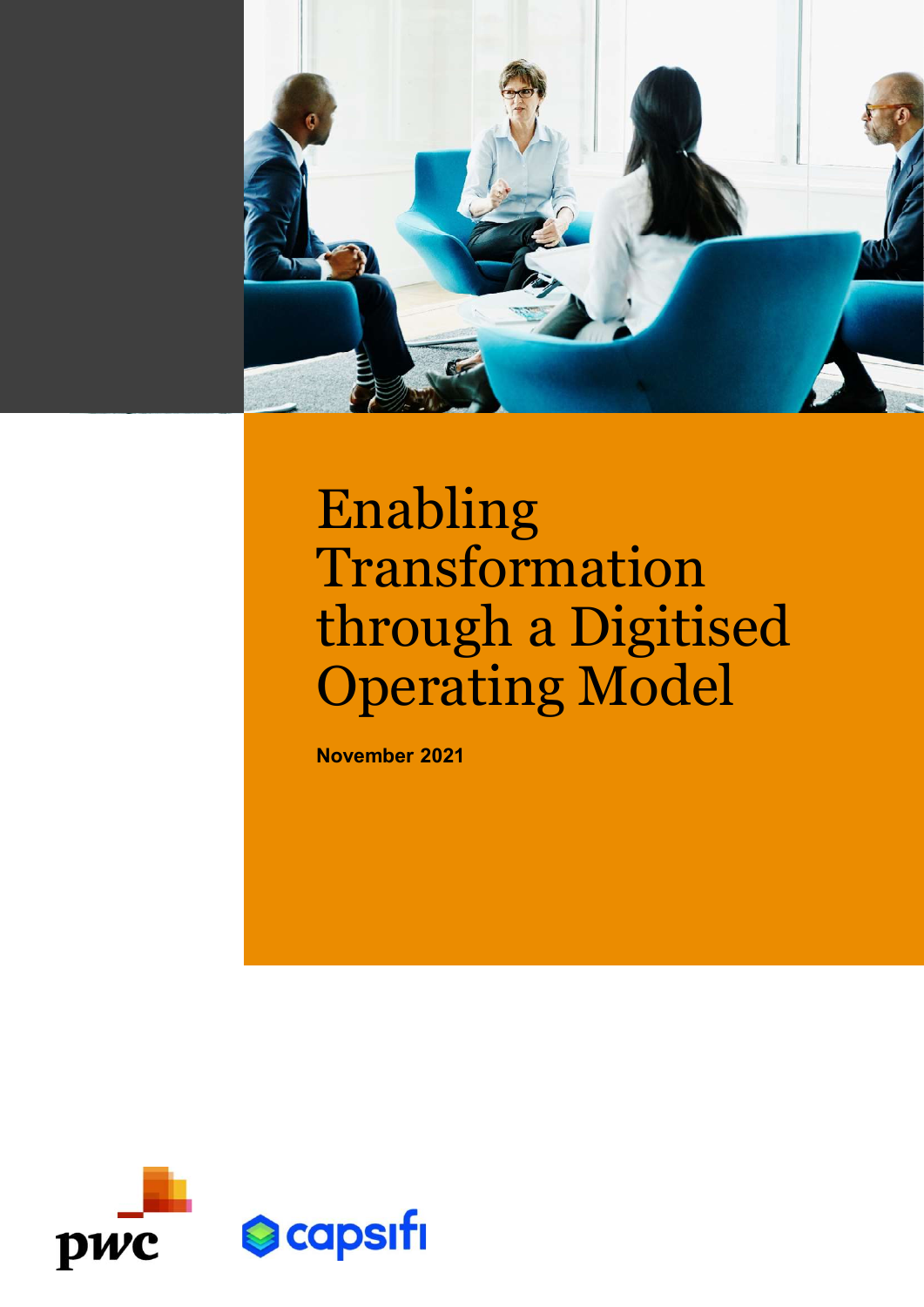## Successful transformation– It starts with the operating model

Your operating model is a living asset; in this article we explore how a digital view of your operating model can support you to build a complete view of your organisation that adapts with change and supports your transformation journey.

For years, the traditional representation of a business operating model, where it exists, has been contained in a fragmented collection of unstructured documents, often stored in a smart set of powerpoint slides and excel spreadsheets, that are intensely developed during a transformation programme and then left to decay on the 'virtual' shelf for years to come as the organisation slips into business as usual. In the modern world of continuous transformation, one might argue that there is no such thing anymore as business as usual. The world is in a constant state of flux and we are living through times where the global economy can be completely disrupted overnight. Commercial advantage is generally enjoyed by those companies that are able to pivot quickly, operating in a continuous state of rapid and innovative transformation to address market movements.

To clarify, we define an operating model as the capabilities an organisation possesses, the processes and organisational structure in place to deliver said capabilities, and the technology, data and culture that underpin their delivery. Crucially, the operating model is in place to deliver against an organisation's strategy. When that strategy changes or reacts to its environment, the impacts of that strategic change need to ripple through the operating model instantaneously.

With the emergence of digital tooling, organisations are changing the way they visualise their business and the assets they possess. Now more than ever it is critical for businesses to create a dynamic, responsive, incrementally evolving operating model that enables them to truly understand their business operation and how it needs to change, to remain at the cutting edge of innovation.

That living operating model perspective needs to exist independently of a transformation – it needs to be an enduring asset that is evolved in line with the business. Even if the operating model foundation is constructed and funded as part of a business transformation it should be viewed as having life beyond the initiative. This future-proofs against being caught unprepared when an inevitable environment shift hits, whether it's competitor movement, socio-political change or a global event.

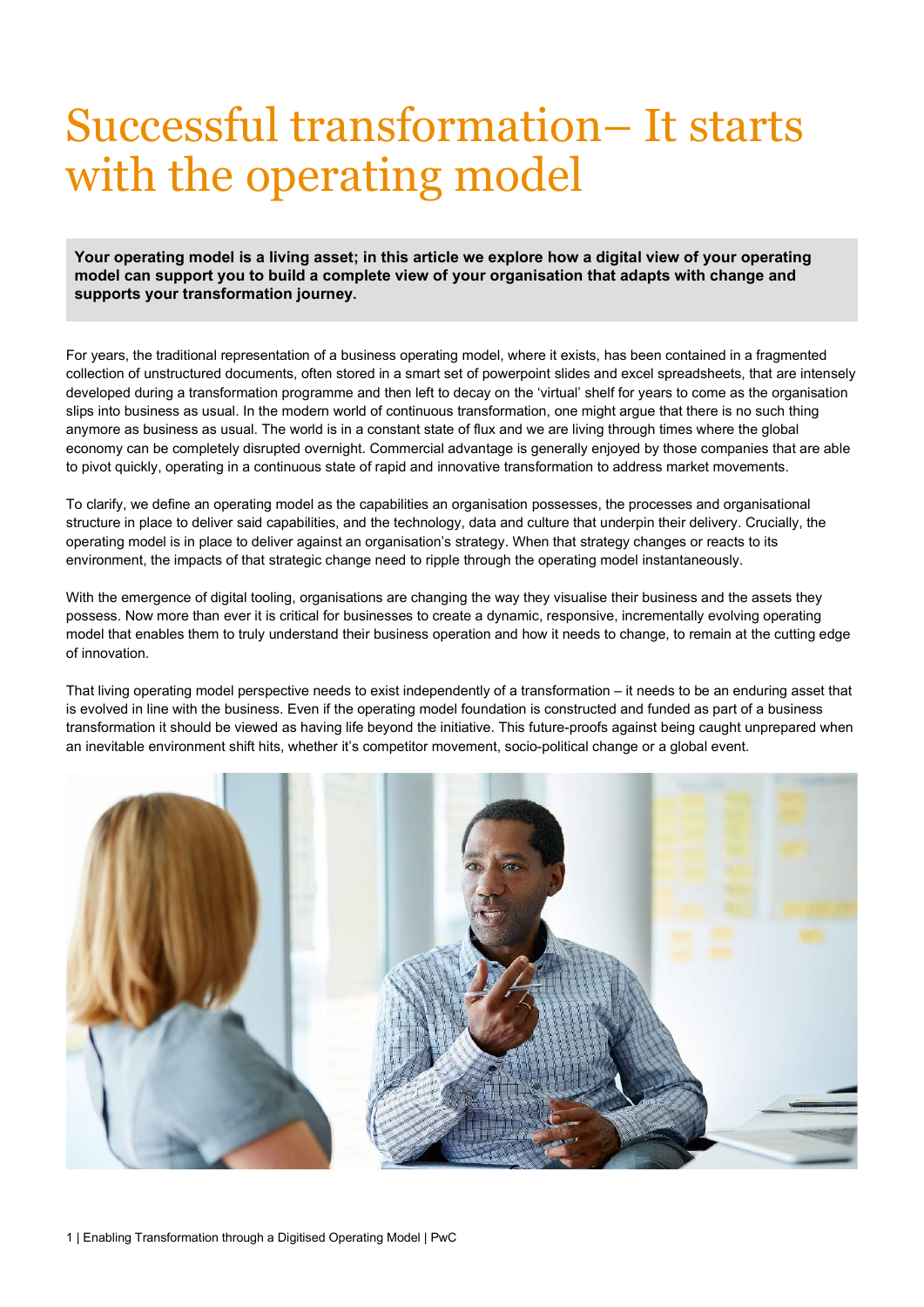#### Fundamentally, building a digitally enabled operating model that becomes a living asset, enables you to do the following:

| <b>Collective ownership</b>                      | Of the operating model across the business- moving away from something that is purely owned<br>and managed by the C-Suite. Empowering your people to truly understand the enterprise and<br>the elements of the operating model that they both impact and are impacted by. |
|--------------------------------------------------|----------------------------------------------------------------------------------------------------------------------------------------------------------------------------------------------------------------------------------------------------------------------------|
| <b>Identify the</b><br>dependencies and gaps     | Between each element of the operating model e.g. if you make changes to a particular<br>technology system, which processes are impacted and which roles need to be retrained?                                                                                              |
| <b>Build a culture</b>                           | Of data-driven decision making, stopping the cycle of personality-driven investment which is born<br>out of regular leadership change                                                                                                                                      |
| <b>Strategic alignment</b>                       | Allowing you to perceive operating model dependencies to achieve strategic objectives, and just<br>as importantly, which parts of the operation are not.                                                                                                                   |
| <b>Customer and key</b><br>stakeholder alignment | Are areas of operating model weakness impacting the customer or is the knock-on effect of<br>internally recognised issues negligible to customer sentiment?                                                                                                                |

Having such information, in one place, at the click of a finger, enables organisations to quickly adapt to change and truly understand the areas of their business that require transformation, removing the need for weeks of upfront analysis to understand the current state and associated pain points. This live view of the organisation at any point enables both incremental improvements and broad-scale transformation.

#### So why is it important that we possess a digital version of our operating model?

A digital operating model is an organisation's most strategic asset – it contains the Intellectual Property of what the business does and how it runs. In most organisations that knowledge sits within the heads of their people and presents as one of the largest unrecognised risk, a risk that is amplified by the move to increased virtual working. As soon as those individuals leave the organisation, they take that knowledge of the operating model with them.

Again, a digital asset can provide equitable access to this information. For too long, this information has been available to a distinct few and a move to a digitised version promotes greater transparency and shared ownership. It ultimately is a powerful comms tool, enabling your people to see the organisation through a whole new dimension that helps them understand how the processes they execute and the technology they use is brought together to deliver services to customers.

Lastly, the sharing of this information to date and discussion around an organisations processes, procedures or organisational design have traditionally been had using brown paper, post-it notes or some smart powerpoint slides. Using a digital tool allows you to scenario plan live, understanding the impact of certain decisions on the organisation at the click of a button.



© 2021 PricewaterhouseCoopers LLP. All rights reserved. 'PwC' refers to the UK member firm, and may sometimes refer to the PwC network. Each member firm is a separate legal entity. Please see www.pwc.com/structure for further details.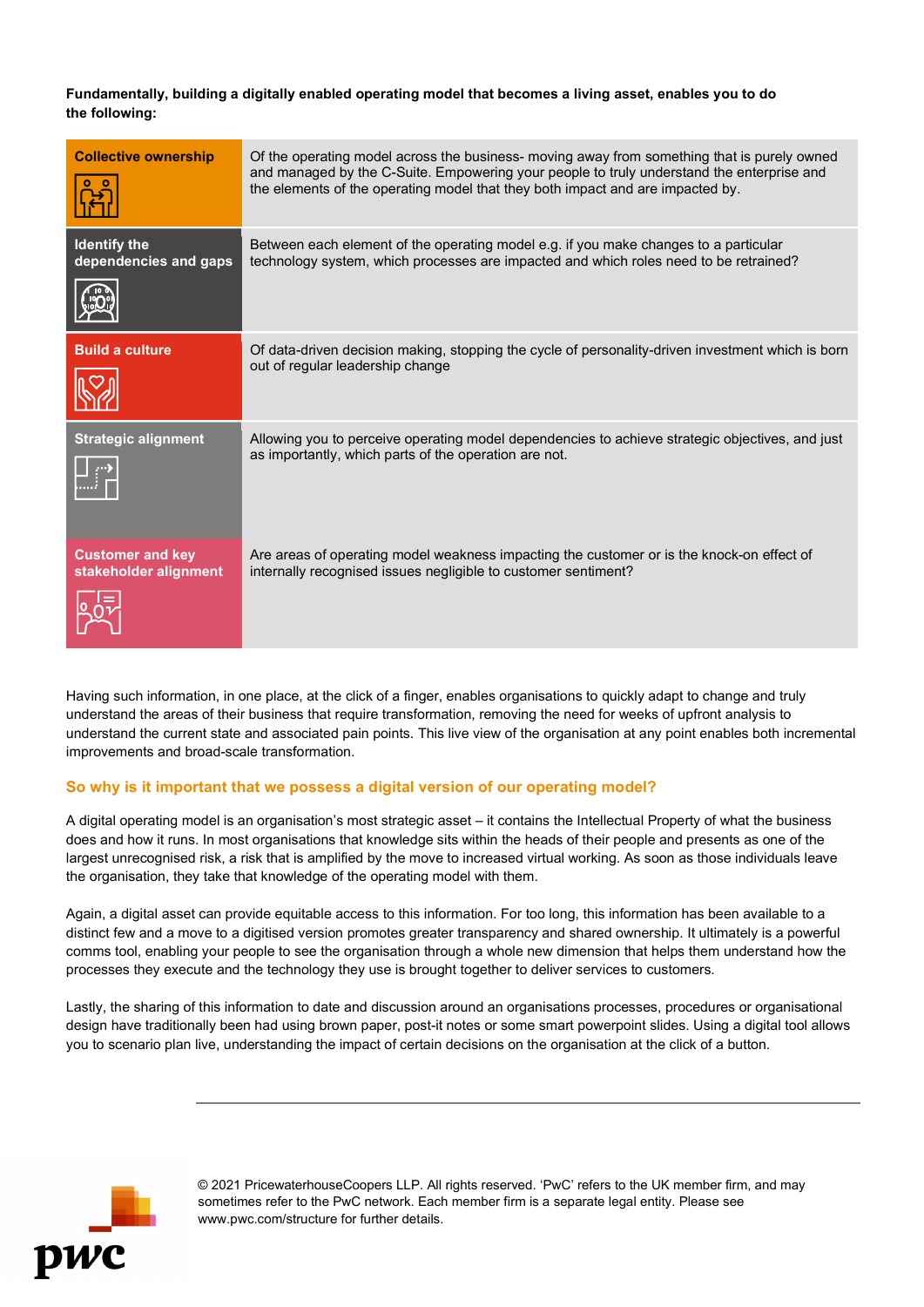

Figure 1: An example in Capsifi of an organisation's Service Blueprint showing alignment of internal and external perspectives of value delivery

#### How can I move my organisation towards creating this?

Creating a digitised version of the operating model is ultimately a journey. However, it starts with understanding the quality of the existing architectural elements. Regardless of the strength of the technology, without high quality data as an input, a digitised operating model would struggle to be classed as a true asset. With this in mind, some of the key questions we would typically ask to ascertain this are as follows:

| Do you possess a capability model that reflects how your                                                                   | Are your processes documented? Are they knitted together                                                        |
|----------------------------------------------------------------------------------------------------------------------------|-----------------------------------------------------------------------------------------------------------------|
| strategy will be implemented?                                                                                              | with a process architecture?                                                                                    |
| T. S<br>How do you store and refresh your Organisation Design? Do<br>you possess clear RACIs for processes and activities? | Do you have a clear understanding of the technology<br>systems and the applications possessed across the entire |



© 2021 PricewaterhouseCoopers LLP. All rights reserved. 'PwC' refers to the UK member firm, and may sometimes refer to the PwC network. Each member firm is a separate legal entity. Please see www.pwc.com/structure for further details.